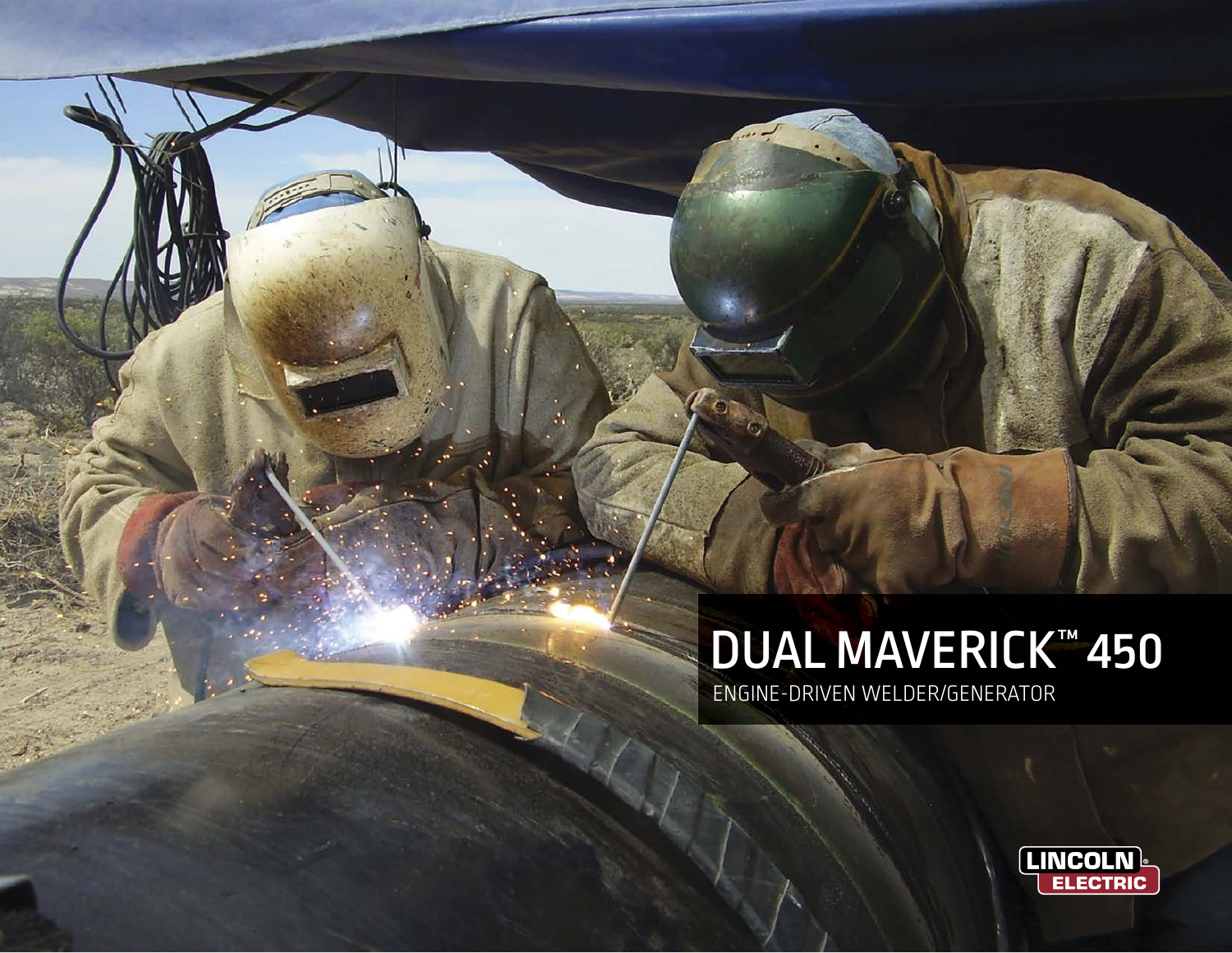

# The Power of Two

Built for the construction site, the pipeline, and the rental fleet, the Dual Maverick 450 is two complete welders in one.

The design features the 26.4 HP @ 3000 RPM Perkins® 403D-11 Tier 4i water cooled diesel engine. That is enough power for two operators to weld at the same time, or for one operator to gouge with up to a 3/8 in. (9.5 mm) carbon.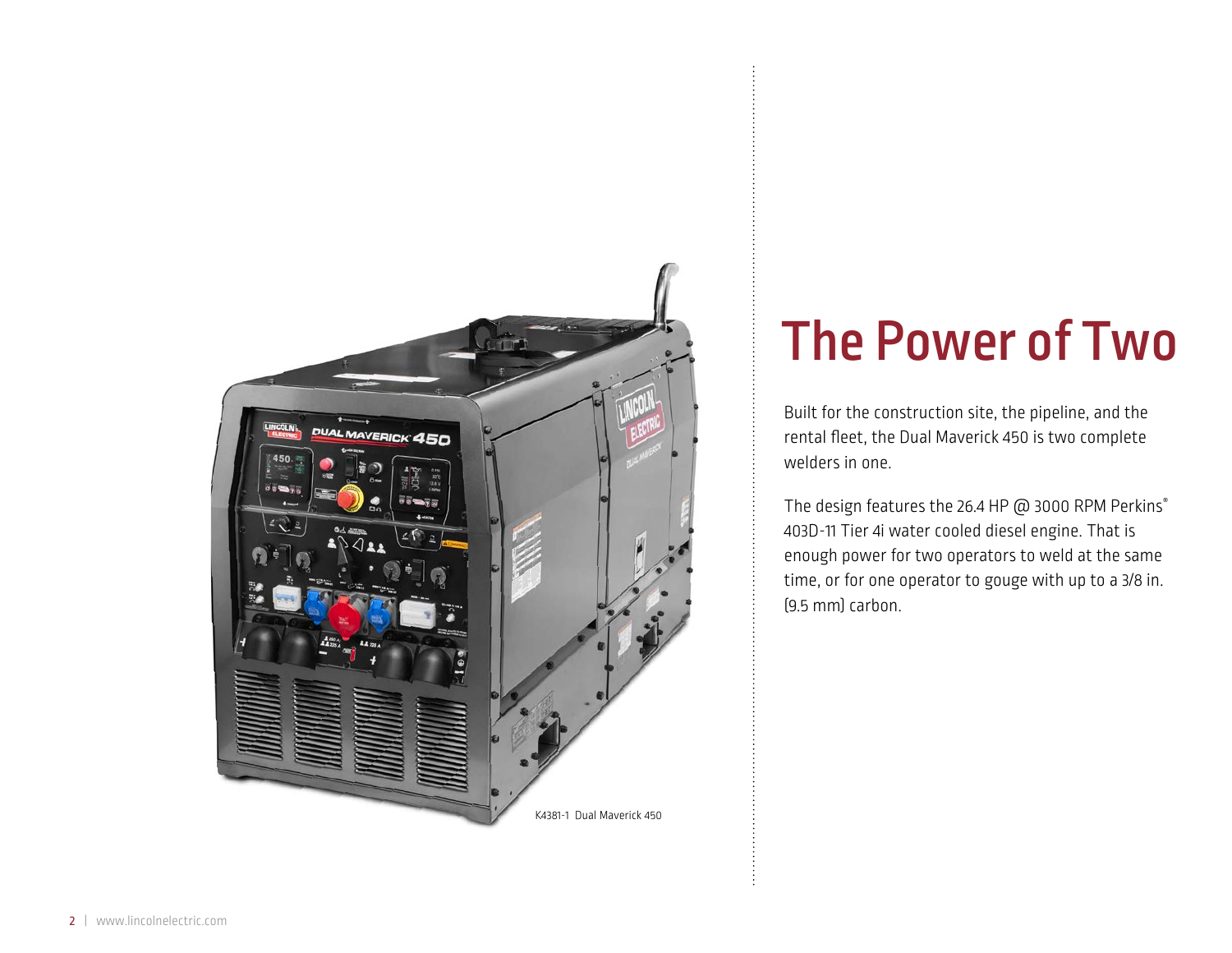

### Save Money. Less Noise.

- Only one machine to service and maintain instead of two.
- New sound reduction techniques have lowered noise levels substantially from earlier models.
- Engine RPM varies based on the welding output required, resulting in less fuel being used, and less noise.
- Auto Stop-Start function will stop the engine after a user defined period of no welding activity. Start welding again simply by touching the electrode to the work.

### Two Displays. More Control.

- Two 4.3", IP67 rated color LCD screens provide increased functionality and easier setup than previous models.
- Intuitive push and turn digital controls make setup a breeze, and guide the end user to the right weld settings.
- Maintenance reminders assist with maximizing engine life and reliability.

### **Product Numbers** K4381-1 Dual Maverick 450

**Processes »** Stick, TIG, MIG, Flux-Cored, Arc Gouging

### **Applications »**

Construction, Pipeline, Maintenance and Repair

### **Rated Output - Current/Voltage/Duty Cycle**

Single Mode 450A/26V/100% 350A/34V/100%

Dual Mode 225A/26V/100% 210A/28.4V/100%





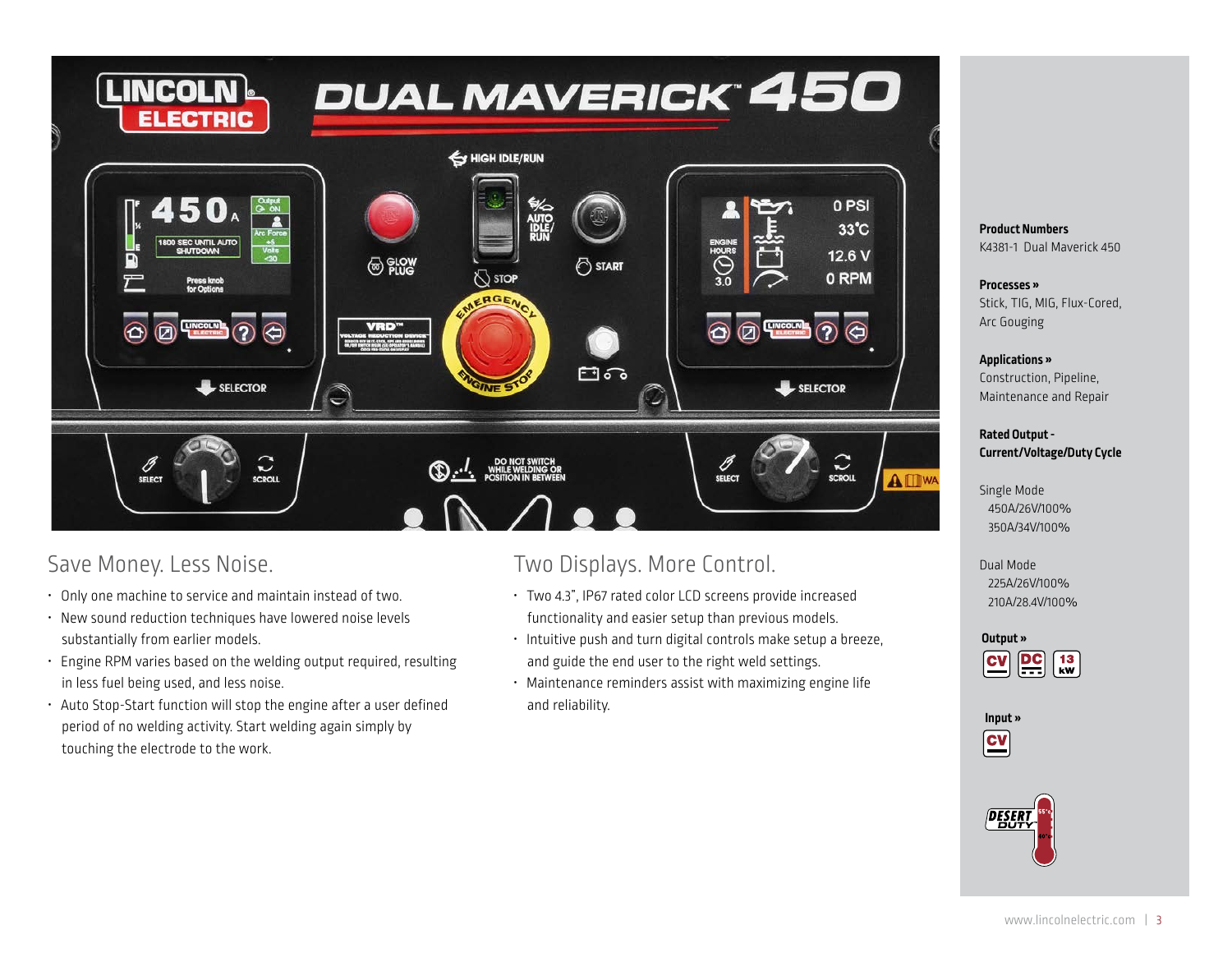## **DUAL MAVERICK 450**

## Controls »

- **1. LCD SCREEN, IP67 RATED OPERATOR A**
- 2. OUTPUT CONTROL OPERATOR A
- 3. SINGLE / DUAL OPERATOR MODE SWITCH
- 4. 14-PIN WIRE FEEDER CONNECTION OPERATOR A
- 5. WIRE FEEDER POLARITY SWITCH OPERATOR A
- 6. 6-PIN REMOTE CONTROL CONNECTION OPERATOR A
- 7. 15 AMP CIRCUIT BREAKER
- 8. 15 AMP CIRCUIT BREAKER
- 9. 25 AMP CIRCUIT BREAKER
- **10. 220V SINGLE PHASE AC EURO PLUG**
- 11. POSITIVE AND NEGATIVE WELD TERMINAL OPERATOR A

### **12. 380V THREE PHASE AC EURO PLUG**

- 13. GLOW PLUG PUSH BUTTON
- 14. RUN / STOP SWITCH
- 15. START PUSH BUTTON
- **16. LCD SCREEN, IP67 RATED OPERATOR B**
- **17. EMERGENCY STOP**
- 18. BATTERY BREAKER
- 19. OUTPUT CONTROL OPERATOR B
- 20. WIRE FEEDER POLARITY SWITCH OPERATOR B
- 21. 6-PIN WIRE FEEDER CONNECTION OPERATOR B
- 22. 14-PIN REMOTE CONTROL CONNECTION OPERATOR B
- 23. WIRE FEEDER CIRCUIT BREAKER
- 24. RESIDUAL CURRENT DEVICE 30 MA
- **25. 220V SINGLE PHASE AC EURO PLUG**
- 26. POSITIVE AND NEGATIVE WELD TERMINAL OPERATOR B

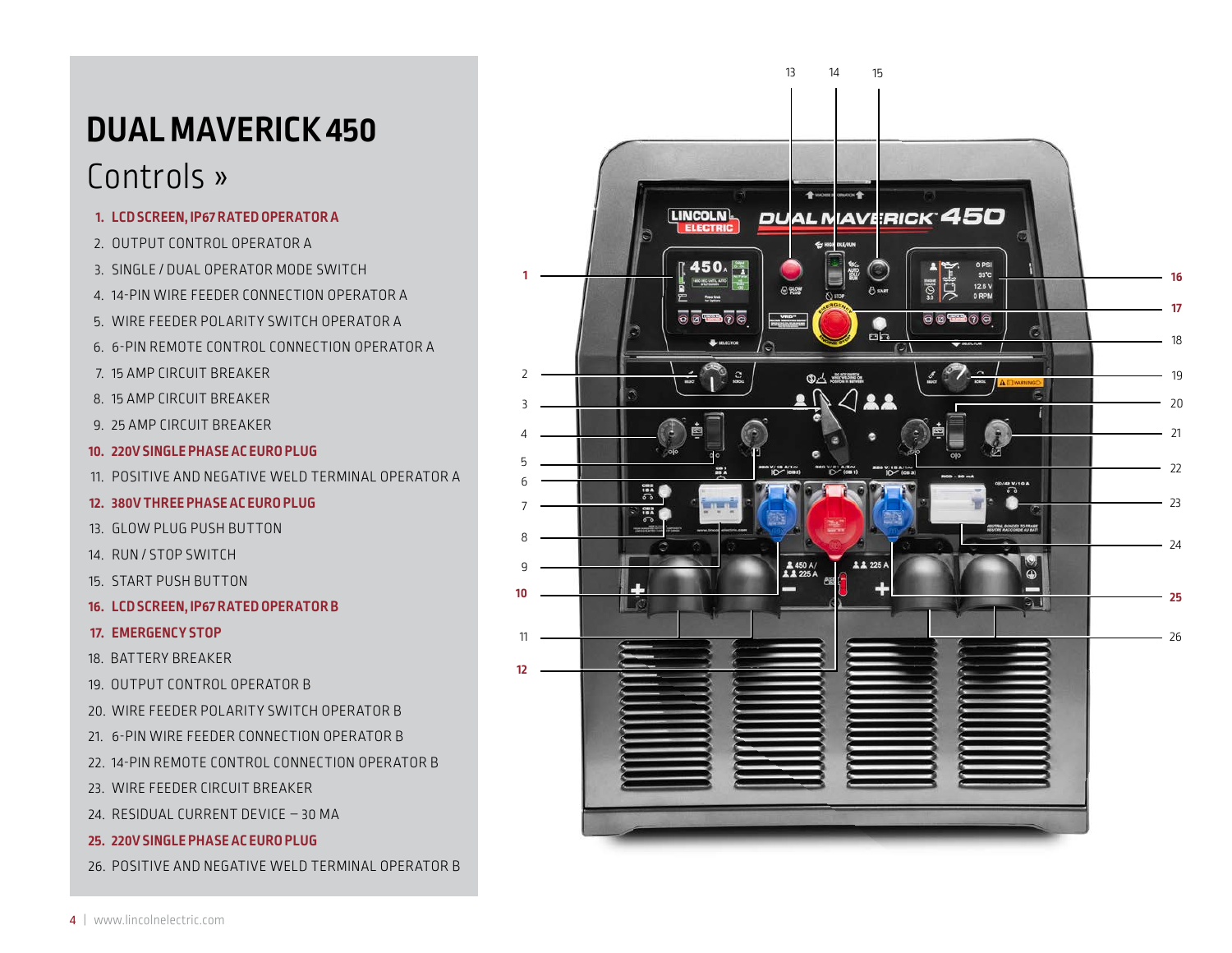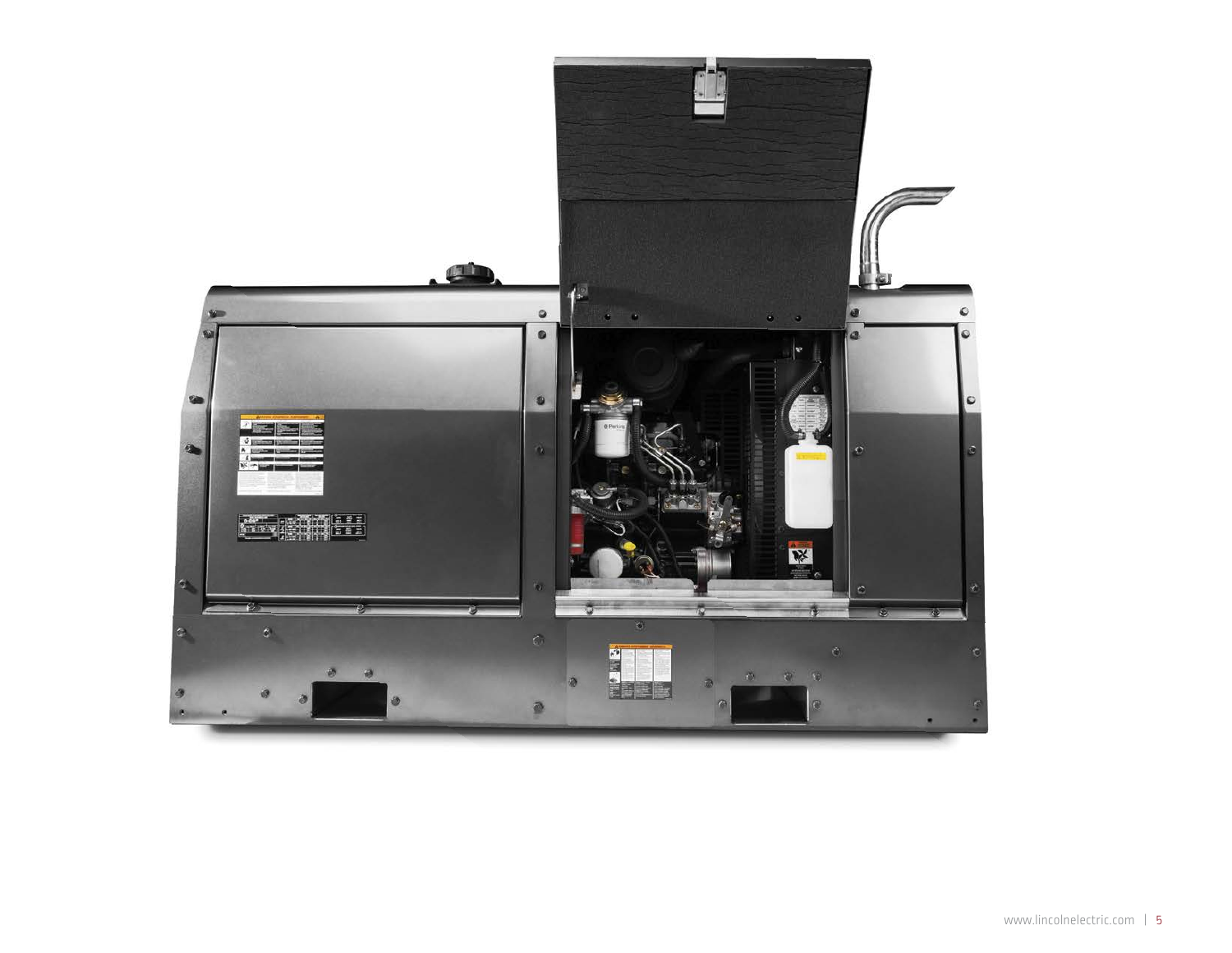### **MACHINE SPECIFICATIONS**

| <b>Product Name</b>         | <b>Product Number</b> | <b>Description</b>                 | <b>Rated DC</b>                                                     | <b>Output Range</b>                                                                             | <b>Auxiliary Power (50 Hz)</b>                                                                 | <b>Dimensions</b><br><b>HxWxD</b><br>in [mm]                                                                      | <b>Net</b><br>Weight<br>$Ib$ $(kg)$ |
|-----------------------------|-----------------------|------------------------------------|---------------------------------------------------------------------|-------------------------------------------------------------------------------------------------|------------------------------------------------------------------------------------------------|-------------------------------------------------------------------------------------------------------------------|-------------------------------------|
| <b>Dual Maverick</b><br>450 | K4381-1               | 450A DC<br>Engineered DC Generator | Single Mode<br>At 40 $^{\circ}$ C<br>450A/26V/100%<br>350A/34V/100% | Single Mode<br>50 to 450 A Stick/Pipe<br>100 to 450 A Gouge<br>13 to 40 V CV<br>20 to 255 A TIG | 13,000 Watts Total<br>Two 220V single phase<br>Euro Plugs<br>One 380V three phase<br>Euro Plug | 36.87 x 28.28<br>x 65.1<br>$[936.5 \times 718.3 \times$<br>1653.5<br>To top of<br>exhaust tube<br>37.23 in. [946] | 1155 lbs<br>$[524 \text{ kg}]$      |
|                             |                       |                                    | Dual Mode<br>At 40 $^{\circ}$ C<br>225A/26V/100%<br>210A/28.4V/100% | Dual Mode<br>30 to 225 A Stick/Pipe<br>100 to 250 A Gouge<br>13 to 40 V CV<br>20 to 255 A TIG   |                                                                                                |                                                                                                                   |                                     |

### **ENGINE SPECIFICATIONS**

| <b>Product Name</b>         | <b>Engine Model</b> | <b>Description</b>                                                              | Horsepower &<br><b>Engine RPM</b>    | <b>Capacities</b>              |
|-----------------------------|---------------------|---------------------------------------------------------------------------------|--------------------------------------|--------------------------------|
| <b>Dual Maverick</b><br>450 | Perkins 403D-11     | 3 Cylinder<br>Water-Cooled<br>Diesel Engine<br>With Dry Cartridge<br>Air Filter | 26.4 HP @ 3000 RPM Low Idle 2100 RPM | FUEL:<br>20 Gals (75.7 liters) |

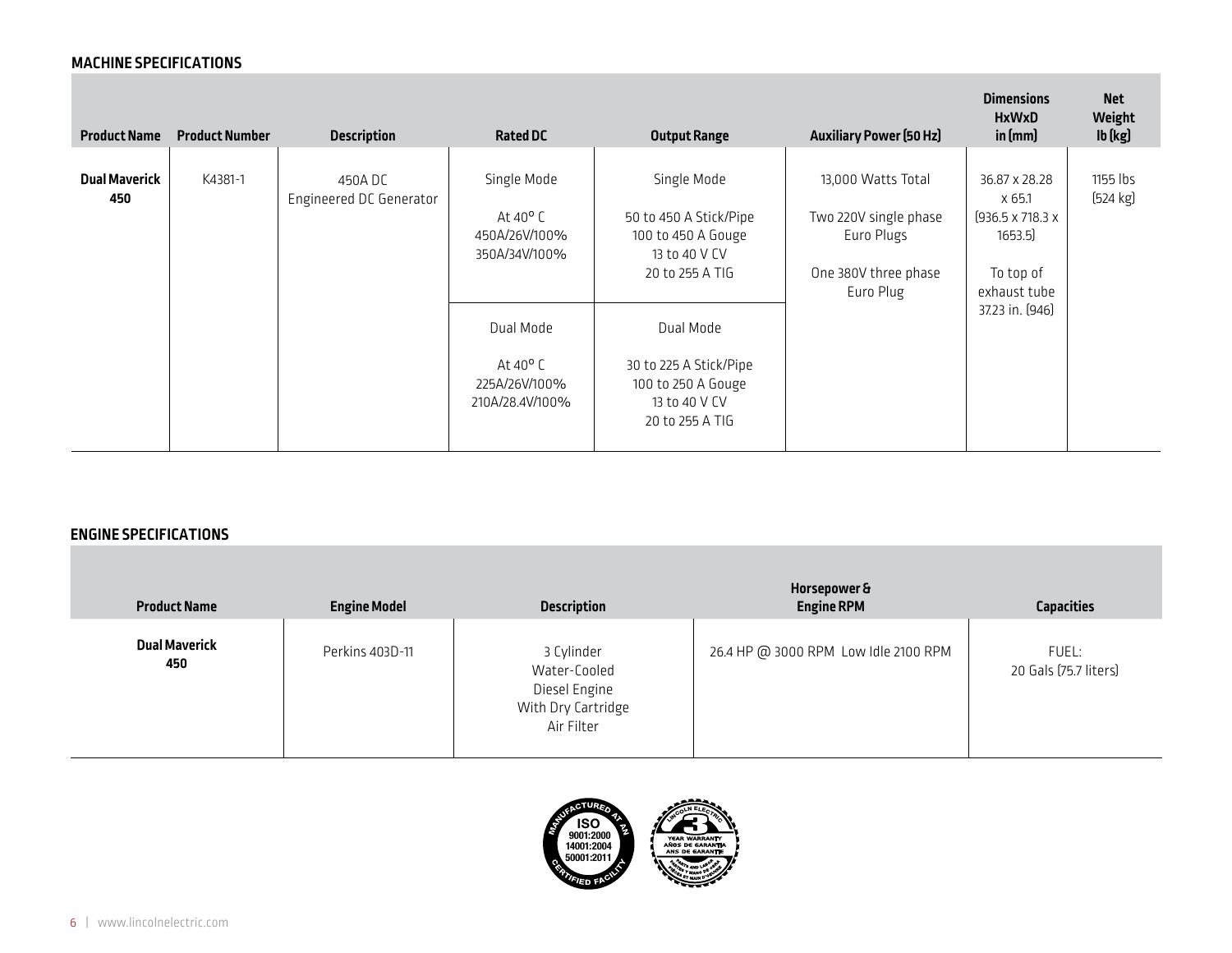### **Additional Accessories Product Number**

| <b>GENERAL</b>                                                                                                                                                                                                                                                                                                                                                                                                                                                              |                                   |
|-----------------------------------------------------------------------------------------------------------------------------------------------------------------------------------------------------------------------------------------------------------------------------------------------------------------------------------------------------------------------------------------------------------------------------------------------------------------------------|-----------------------------------|
| Spark Arrestor Kit - Easily mounts to standard Muffler.                                                                                                                                                                                                                                                                                                                                                                                                                     | K903-1                            |
| Medium Two-Wheeled Welder Trailer with Duo-Hitch <sup>®</sup> - For heavy-duty road, off-road, plant and yard use. Includes pivoting jack stand, safety chains, and<br>13 in. [330 mm.] wheels. Overall width 60 in. [1524 mm.] Stiff 120 in. [3.0 mm.] welded rectangular steel tube frame construction is phosphate-etched and<br>powder coat painted for superior rust and corrosion resistance. Features a Duo-Hitch 2 in. [51 mm.] Ball/Lunette Eye combination hitch. | K2636-1                           |
| Fender & Light Kit - Allows use of trailer at night and as required by local regulations. Includes fenders, lights with guards, mounting brackets, wiring and<br>hardware.                                                                                                                                                                                                                                                                                                  | K2639-1                           |
| Cable Storage Rack - For storage of approximately 100 ft. [30.5 m.] of 2/0 [70 mm <sup>2</sup> ] welding cable per side.                                                                                                                                                                                                                                                                                                                                                    | K2640-1                           |
| <b>STICK</b>                                                                                                                                                                                                                                                                                                                                                                                                                                                                |                                   |
| Accessory Kit - For stick welding. Includes 35 ft. (10.7 m) 2/0 (70 mm <sup>2</sup> ) electrode cable with lug, 30 ft. (9.1 m) 2/0 (70 mm <sup>2</sup> ) work cable with lugs, headshield,<br>filter plate, work clamp and electrode holder.                                                                                                                                                                                                                                | K704                              |
| Remote Output Control - Includes control box, cable and 6-pin MS-Type connector.                                                                                                                                                                                                                                                                                                                                                                                            | K857 (25 ft.)<br>K857-1 (100 ft.) |
| Remote Output Control - 125 FT - Customizable MIN/MAX range is easy to set up in seconds. Precisely set the range you need for the job at hand.<br>Detachable control box can be stowed in your truck or job box to deter job site theft. Connects to 6-pin MS-type connector.                                                                                                                                                                                              | K4330-1                           |
| <b>TIG</b>                                                                                                                                                                                                                                                                                                                                                                                                                                                                  |                                   |
| Pro-Torch™ PTA-26V TIG Torch - "V" model torches have a convenient gas control valve on the torch to quickly and easily control the shielding gas flow<br>when a gas solenoid valve is not "built-in" to the power source.                                                                                                                                                                                                                                                  | K1783-9                           |
| Magnum® Parts Kit for PTA-26V TIG Torch - Magnum Parts Kits provide all the torch accessories you need to start welding. Parts Kits provide collets, collet<br>bodies, a back cap, alumina nozzles and tungstens in a variety of sizes, all packaged in an easy to carry reclosable box.                                                                                                                                                                                    | KP509                             |
| Foot Amptrol <sup>"*</sup> - Depress pedal to increase current. Depressing pedal fully achieves maximum set current. Fully raising the pedal finishes the weld and<br>starts the Afterflow cycle. Equipped with a 6 pin connector                                                                                                                                                                                                                                           | K870                              |
| Hand Amptrol - Provides 25 ft. (76 m) of remote current control for TIG welding. Compatible with power sources with 6-pin remote connection.                                                                                                                                                                                                                                                                                                                                | K963-3                            |
| <b>WIRE FEEDER</b>                                                                                                                                                                                                                                                                                                                                                                                                                                                          |                                   |
| LN-25 Ironworker® Wire Feeder - Portable CV unit for flux-cored and MIG welding with MAXTRAC® wire drive system. Includes digital meters for wire feed<br>speed/amperage and voltage, gas solenoid, internal contactor and 5/64 in. [2.0 mm] drive roll kit for cored wire.<br>Across-The-Arc Operation (Voltage sensing)                                                                                                                                                   | K4267-4                           |
| Activ8™ Portable, Semiautomatic Wire Feeder - Portable CV unit for flux-cored and MIG welding with MAXTRAC wire drive system. Compatible with<br>compact 8 in. (203 mm) wire spools. Weighs 27 lbs. (12.2 kg.) Across-The-Arc Operation (Voltage sensing)                                                                                                                                                                                                                   | K3519-2                           |
| K126 <sup>™</sup> PRO Innershield® Gun - For self-shielded wire with 15 ft (4.5 m) cable. For 0.062-5/64 in. (1.6-2.0 mm) wire. Includes K466-10 Connector Kit.                                                                                                                                                                                                                                                                                                             | K126-12                           |
| Magnum PRO 350 Ready-Pak® 15 ft., 0.035-5/64 in - Magnum PRO MIG/flux-cored welding guns are rated 100% duty cycle. The guns are designed for high<br>amperage, high duty cycle applications in extreme environments where heat-resistance and fast serviceability are key.                                                                                                                                                                                                 | K2652-2-10-45                     |